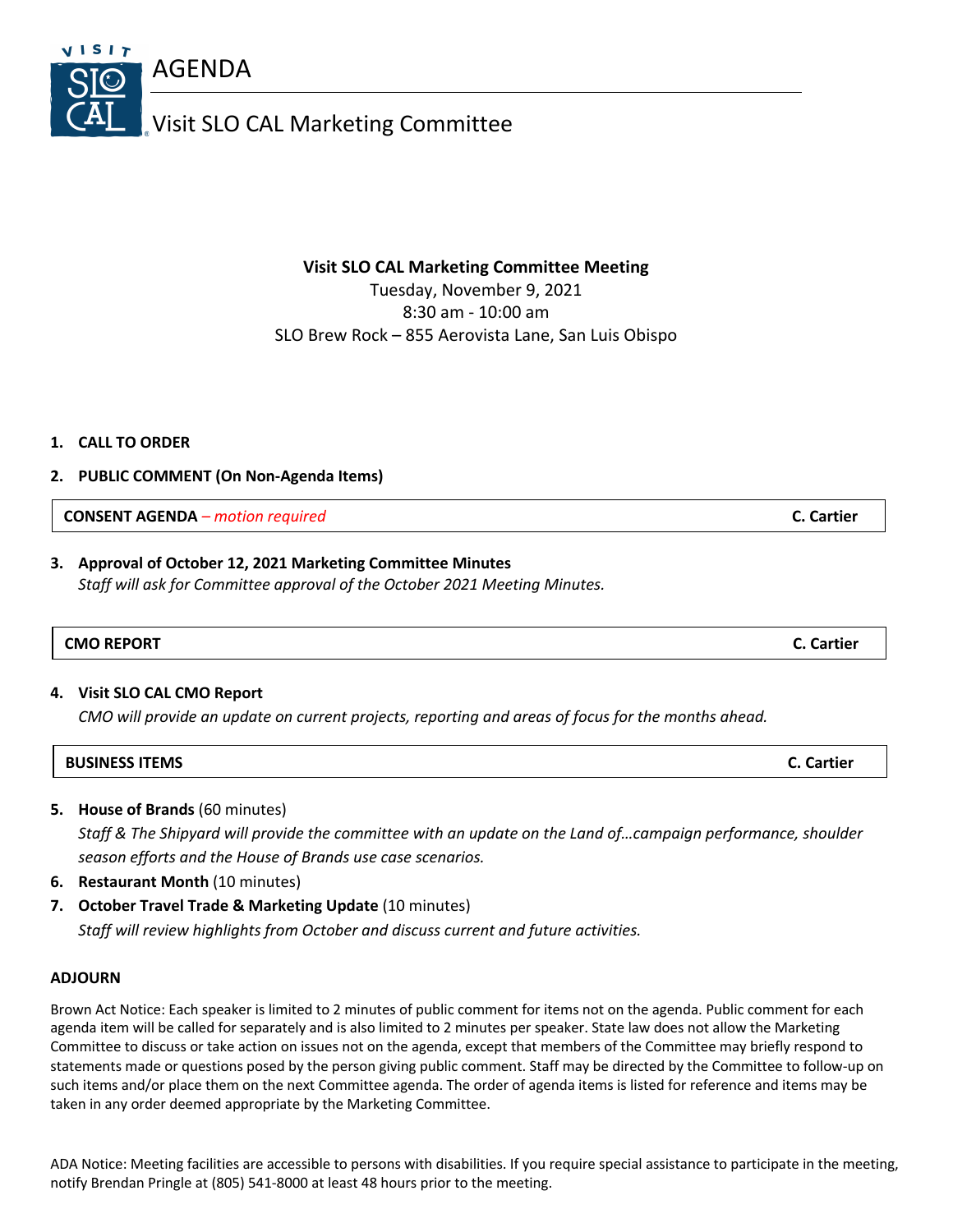

Visit SLO CAL Marketing Committee

#### **Visit SLO CAL Marketing Committee Meeting**

Tuesday, October 12, 2021 8:30 am - 10:00 am The Kinney – 1800 Monterey Street, San Luis Obispo, CA 93401

# **1. CALL TO ORDER**

**PRESENT:** Ashley Akers, Audrey Arellano, Terrie Banish, Molly Cano, Stacie Jacob, Lori Keller, Lindsey Roberts, John Sorgenfrei, Michael Wambolt

**STAFF PRESENT:** Cathy Cartier, Vanessa Rodriguez, Eric Parker, Melissa Murray, Riley Grim, Camille Silvera, Catherine Cropp, Isabel Medina

**AGENCIES PRESENT:** Beth Shaini, Senior Media Planner- Shipyard, Maureen Thielen, Senior Account Executive- Shipyard

 **\_\_\_\_\_\_\_\_\_\_\_\_\_\_\_\_\_\_\_\_\_\_\_\_\_\_\_\_\_\_\_\_\_\_\_\_\_\_\_\_\_\_\_\_\_\_\_\_\_\_\_\_\_\_\_\_\_\_\_\_\_\_\_\_\_\_\_\_\_\_\_\_\_\_\_\_\_\_\_\_\_\_\_\_\_\_\_\_\_\_\_\_\_\_\_\_**

#### **Call to order at 8:39 am**

#### **2. PUBLIC COMMENT (OnNon-Agenda Items)**

None**.** 

#### **CONSENT AGENDA**

#### **3. Approval of September 10, 2021 Marketing Committee Minutes**

Cartier noted that Jim Allen and Lori Keller were excluded from the list of meeting attendees, but that this had been updated in the current version.

Public Comment – None.

Committee Discussion – None.

**ACTION:** Moved by **Sorgenfrei/Cano** to approve the September 10, 2021 Marketing Committee Minutes, as amended.

#### **Motion carried: 9:0**

#### **CMO REPORT**

#### **4. Visit SLO CAL CMO Report**

Cartier updated the Committee that the final House of Brands assets will soon be sent to the Committee, to be implemented by the end of the year. Cartier also updated that Committee that the website redesign is on track to launch in December. Cartier confirmed that the Satisfaction Survey launched on September 17 and the deadline to complete the survey is October 14. Cartier updated the Committee that the strategic marketing partnership with the San Luis Obispo County Regional Airport has been approved by the Visit SLO CAL Board of Directors and is expected to be finalized in the coming days. Regarding the House of Brands community landing page, Rodriguez noted that Shipyard is working on getting the written content in Visit SLO CAL's brand voice.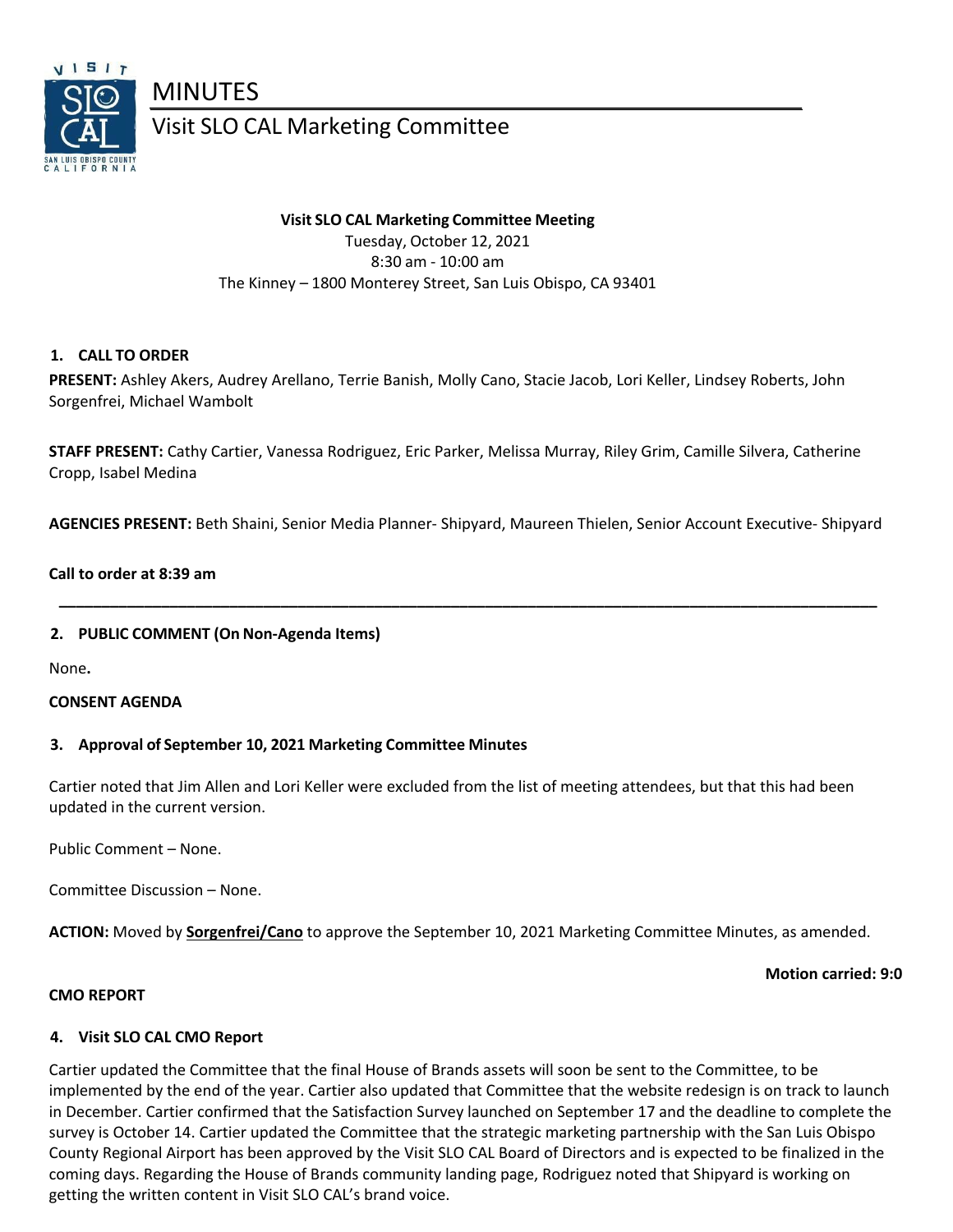Public Comment – None.

Committee Discussion.

### **5. Land of…Campaign Update**

Cartier updated the Committee that the Land of.. Campaign assets are running on digital platforms. She also shared the 60 second and 30 second videos with the Committee. Mering gave an update on the strategic approach that was taken to create the Land of.. campaign, including planning parameters such as audience, timing, geography, and measurement.

Public Comment – None.

Committee Discussion – In regard to the creative ad flow template, Jacob asked what an example of an offer piece would be. Shaini replied that the offer is a different type of message, looking for a stronger call to action on the destination side. Jacob also asked if there was a page that the Committee could link to, to help move to a booking page. Cartier replied that it can drill down into the destination pages.

# **6. SLO CAL Crafted Update**

Grim updated the Committee that a digital activation for SLO CAL Crafted will be launching in November, which will include business feature videos and a 3-pronged approach to content distribution via SLOCAL.com editorial features, social media, and PR amplification.

Public Comment – None.

Committee Discussion – In regard to the SLO CAL Crafted strategy, Cartier added that there will be a local push as well as a push to drive markets during the shoulder season to promote holiday shopping in SLO CAL. Cano asked if Visit SLO CAL has considered working with makers markets in the different communities to coordinate with events already taking place; Cartier answered that Visit SLO CAL is working to tap into those events to get people more aware of the SLO CAL Crafted campaign. Rodriguez added that editorial features will be created for the community to learn about the various businesses. Keller asked where the list of SLO CAL Crafted certified businesses can be found to which Cartier confirmed that there is a list that can be distributed to the committee.

# **7. Visitor Profile Study and EDI Research Next Steps**

Cartier updated the Committee that the next steps for the EDI Research will be to spend a day reviewing the research and creating a roadmap to share with the Committee members as they prepare for the new year to determine how the members can collectively use the research.

Public Comment – None.

Committee Discussion – None.

#### **8. ESC 2050 Updates**

Murray updated the Committee that the two-phase approach for the Events and Festivals Strategy has been approved by the board of directors and that Matthew Landkamer, formally of Coraggio Group, has been approved as the facilitator for Phase I. She also updated the Committee that the Customer Service Training initiative has been approved by the Board of Directors and that ICOM productions has been approved to lead the program development. She added that the Customer Service Training initiative will kick off in November.